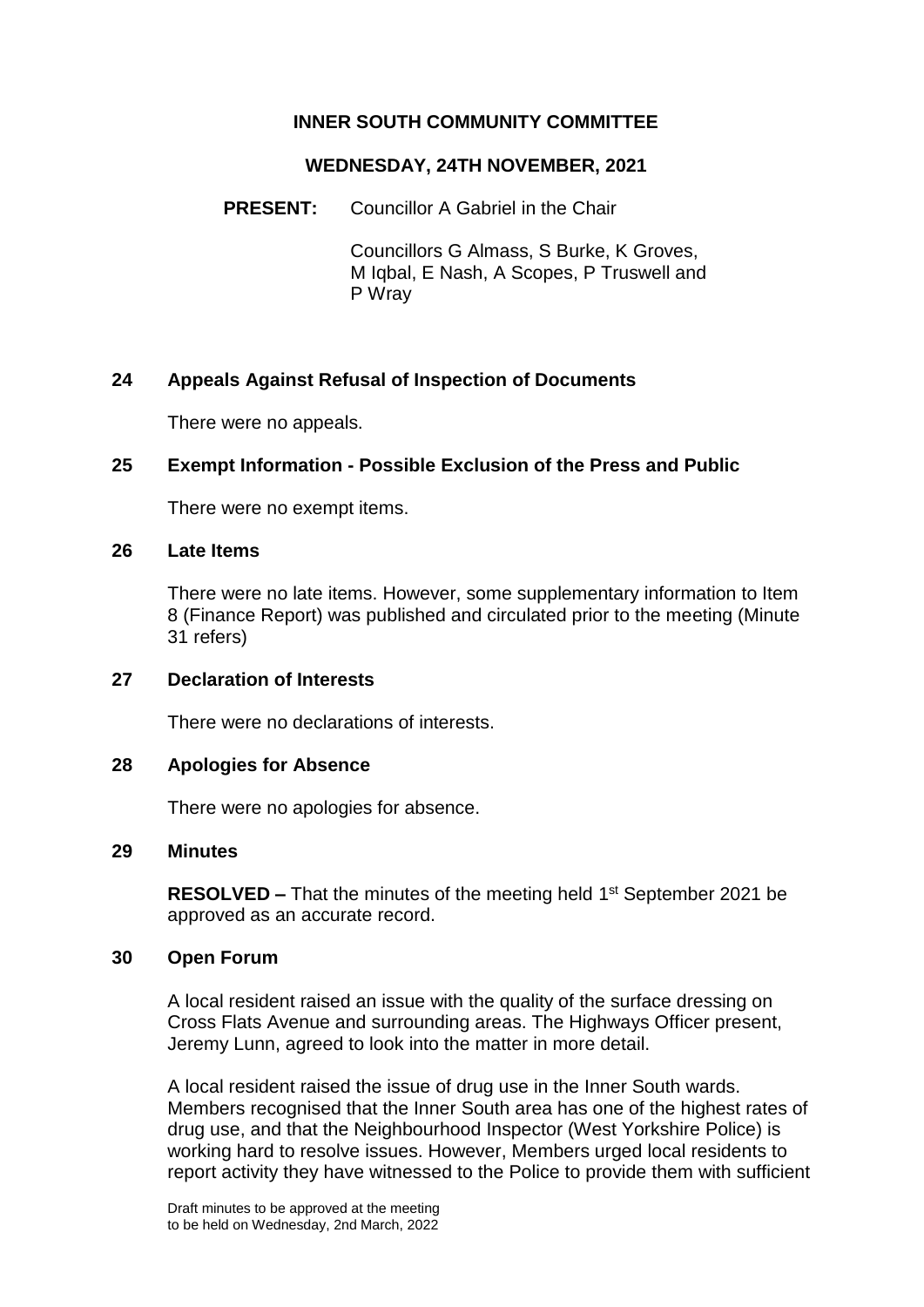evidence to establish grounds for a warrant to search premises. It was also noted that a national approach is required to tackle drug networks and supply into the area.

# **31 Finance Report**

The Head of Locality Partnerships submitted a report that set out the delegated budget position for the Community Committee and invited Members to consider the minimum conditions and the wellbeing applications submitted.

A further wellbeing application had been submitted as supplementary information for Member's consideration.

| <b>Project Title</b>                              | <b>Wards</b>                                                        | <b>Amount</b><br>requested            | <b>Decision</b> |
|---------------------------------------------------|---------------------------------------------------------------------|---------------------------------------|-----------------|
| <b>Inner South Pedal</b><br><b>Cycle Security</b> | Beeston & Holbeck,<br>Hunslet & Riverside,<br><b>Middleton Park</b> | £1,460.00<br>(Wellbeing -<br>Revenue) | Approved        |
| Drop-In & Trips                                   | Beeston & Holbeck,<br>Hunslet & Riverside                           | £7,800 (YAF)                          | Approved        |
| Imaginative<br><b>Intelligence Warriors</b>       | Beeston & Holbeck                                                   | £3,000 (YAF)                          | Approved        |
| 1-11 Whitfield<br>Gardens                         | Hunslet & Riverside                                                 | £3,812<br>(Wellbeing -<br>Revenue)    | Approved        |

The projects set out in the report were discussed and agreed as follows:

In response to a query, Members were assured that the Localities Team would seek an update on the Community Infrastructure Levy (CIL) injection expected in October 2021.

It was also noted that the position of a permanent Localities Officer for the Inner South had not yet been filled.

# **RESOLVED –**

- a) That the details of the Wellbeing Budget position be noted
- b) That the wellbeing proposals be approved as detailed above
- c) That the details of the projects approved via Delegated Decision be noted
- d) That the monitoring information of funded projects be noted
- e) That details of the Youth Activities Fund position be noted
- f) That details of the Small Grants Budget bed noted
- g) That details of the Community Skips Budget be noted
- h) That details of the Capital Budget be noted
- i) That details of the Community Infrastructure Levy Budget be noted

### **32 Update Report**

Draft minutes to be approved at the meeting to be held on Wednesday, 2nd March, 2022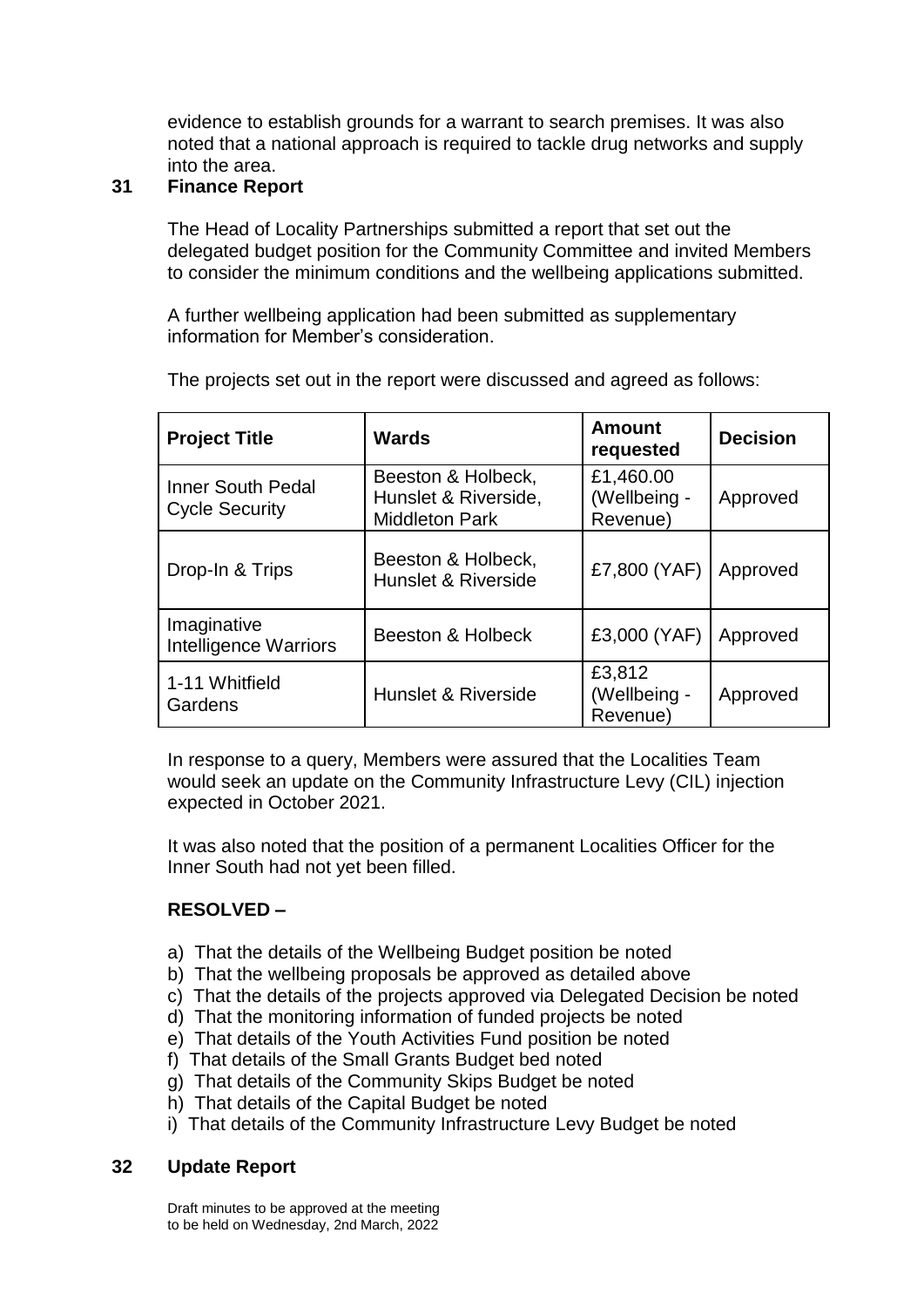The Head of Locality Partnerships submitted a report that provided a summary of the work undertaken by the Communities Team based on the priorities identified by the Inner South Community Committee. A Facebook engagement update was appended to the report.

Community Committee Champions provided updates for their respective areas and feedback from recent Sub Group meetings, as set out in the report.

The Chair of Health & Wellbeing Sub Group, Councillor S Burke, presented an example of promotional material for an upcoming Vitamin D campaign, and asked Members to identify any key dates of local events and food bank collections to support distribution. Members agreed to ringfence £1,000 of the wellbeing fund (£333 from each Inner South ward) to the project.

### **RESOLVED –**

- a) That the contents of the report be noted.
- b) That £1,000 (£333 from each Inner South ward) be ringfenced to support the Health & Wellbeing Sub Group's Vitamin D campaign.

### **33 Highways - Winter Service Update**

The Executive Manager submitted a report to provide the Inner South Community Committee with an update on Highways Winter Service. The report and presentation provided the Inner South Community Committee with an update of the Highways Service, following a recent winter service review. The report focussed specifically on the policy and methods for the winter, including snow clearance and road gritting.

The presentation included a demonstration of the Leeds City Council Gritter Tracker, which showed the location of yellow grit bins, along with gritting routes in real time on days when the city is hit by severe weather conditions. It was hoped that this would provide valuable information for residents and ward councillors.

Members discussed a number of matters, including:

- Members identified two school sites in the Inner South that are not currently covered by primary gritting routes - Cockburn High School and Hugh Gaitskell Primary School – and requested that the routes be updated to incorporate roads leading to the schools.
- Members queried the process for refilling of grit bins and were advised that ordinary grit bins are refilled twice a year, whereas 'blue' councillor grit bins are only refilled when the team are advised that they are empty by local councillors. Members suggested that an automated system be developed for refilling of all grit bins and were advised that the service are looking at capacity and additional resource to do so.
- Members raised concern with the current national HGV driver shortage and asked whether the situation was likely to impact on HGV gritter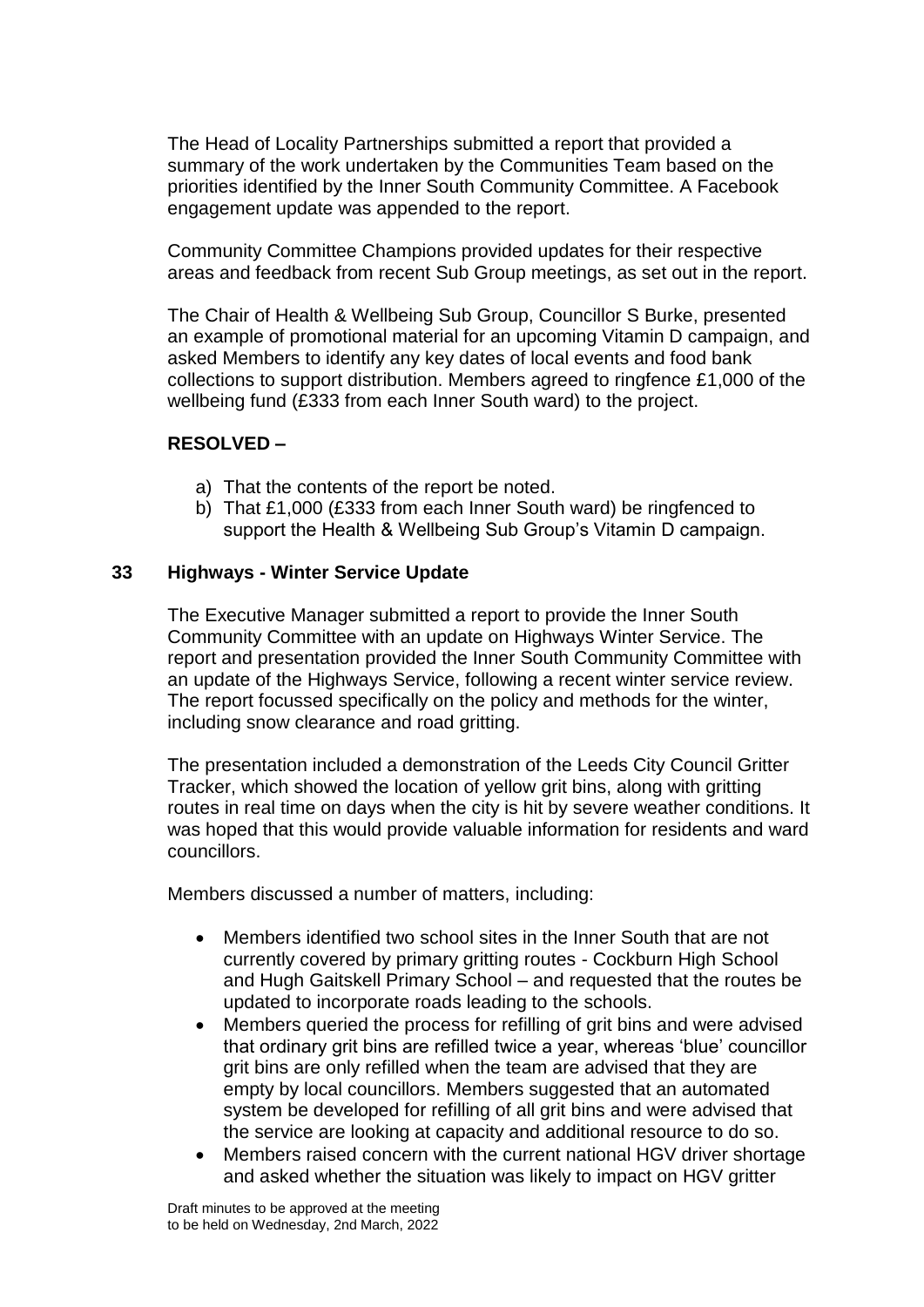drivers employed by Leeds City Council. In response, the job security and employment package available, along with a competitive 'standby rate', has proven to be attractive and therefore issues with retention of Council employed drivers are not expected.

**RESOLVED –** That the contents of the report, along with Member's comments, be noted.

#### **34 Climate Emergency Update 2021**

The Chief Officer for Sustainable Energy and Air Quality submitted a report to update the Inner South Community Committee on the Climate Emergency Strategy and progress.

An update was provided to the Inner South Community Committee on the council's climate emergency strategy and recent progress to reduce emissions. This included an overview of measures being taken to retrofit homes and buildings, installation of electric vehicle charging points and biodiversity measures such as tree planting.

Members discussed a number of matters, including:

- *Free Solar Panel Scheme*. Members were asked to encourage eligible local residents to apply for free solar panels and insulation from Leeds City Council and Better Homes Yorkshire that help cut energy bills and keep homes warm. Members noted that linking in with the Neighbourhood Networks would be valuable to communicate messaging around financial support available and assistance during the application process.
- *Electric Vehicle Charging Points*. Members recognised the disadvantage of terraced homeowners without off-street parking, which makes up the majority of the housing stock in the Inner South, in relation to personal electric vehicle charging points. Members were advised that home charging points are not necessary for the average family's car usage, and that the increase in charging points across supermarkets and car parks across the city will be sufficient moving forward to supply energy, without the need for overnight charging.
- *Remote working and reduced travel.* Members highlighted the importance of being mindful of journey's made to meetings, and suggested that council policy be explored to encourage remote meetings wherever possible. It was noted that the Climate Emergency Advisory Committee continue to work on a consultative basis and hold remote meetings for any meetings that do not require decisions to be made, to reduce unnecessary travel and support the council's net zero ambitions.

**RESOLVED –** That the contents of the report, along with Members comments, be noted.

### **35 Date and Time of Next Meeting**

Draft minutes to be approved at the meeting to be held on Wednesday, 2nd March, 2022